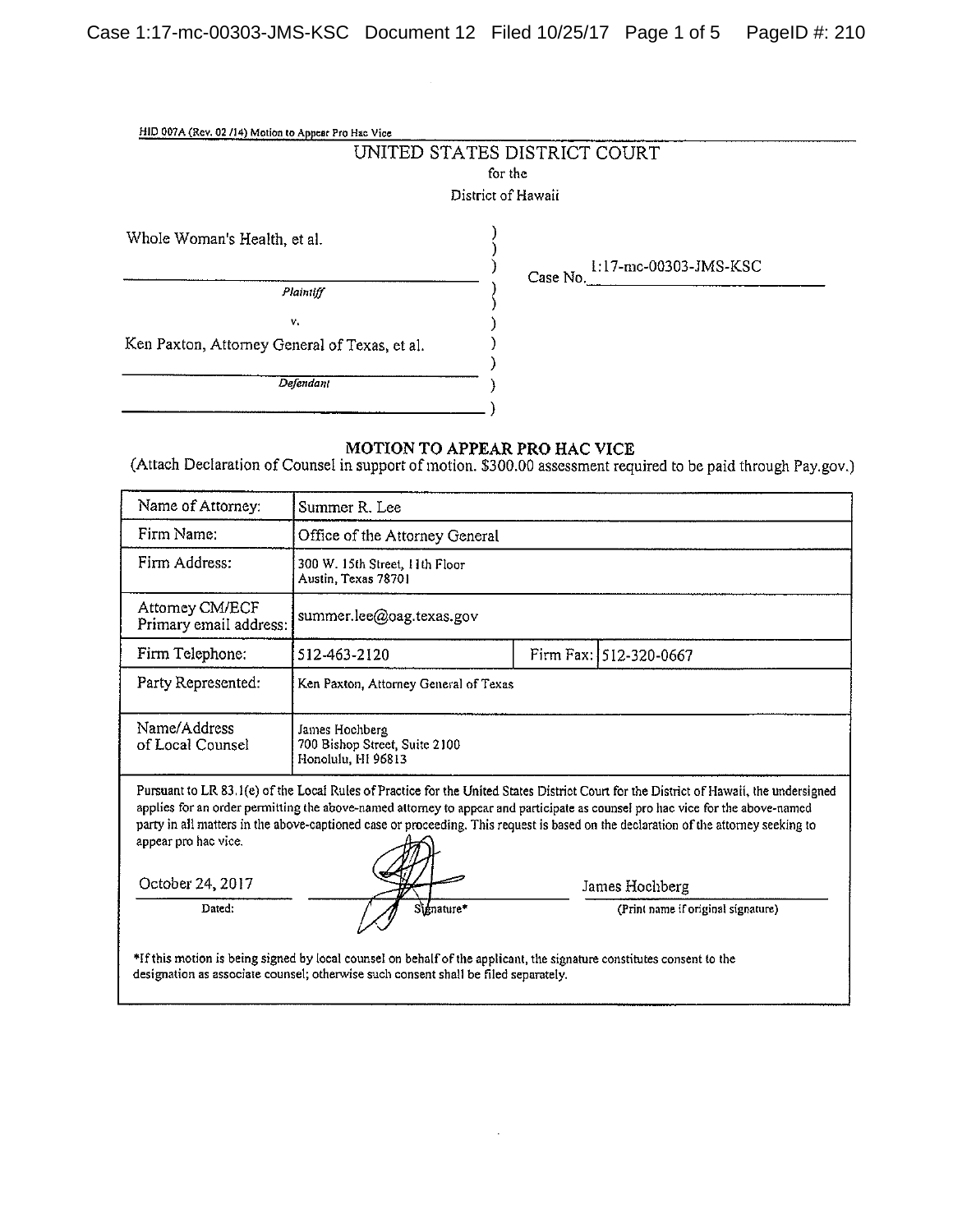|                                                     |                                                                                                                                                                                                                                                                                                                                                                                                                      | <b>UNITED STATES DISTRICT COURT</b><br>for the                                                                                                                                                                                                                                                                                                                                                                                                                                                                                            |
|-----------------------------------------------------|----------------------------------------------------------------------------------------------------------------------------------------------------------------------------------------------------------------------------------------------------------------------------------------------------------------------------------------------------------------------------------------------------------------------|-------------------------------------------------------------------------------------------------------------------------------------------------------------------------------------------------------------------------------------------------------------------------------------------------------------------------------------------------------------------------------------------------------------------------------------------------------------------------------------------------------------------------------------------|
|                                                     |                                                                                                                                                                                                                                                                                                                                                                                                                      | District of Hawaii                                                                                                                                                                                                                                                                                                                                                                                                                                                                                                                        |
| Whole Woman's Health, et al.                        |                                                                                                                                                                                                                                                                                                                                                                                                                      |                                                                                                                                                                                                                                                                                                                                                                                                                                                                                                                                           |
|                                                     | Plaintiff                                                                                                                                                                                                                                                                                                                                                                                                            | Case No. 1:17-mc-00303-JMS-KSC                                                                                                                                                                                                                                                                                                                                                                                                                                                                                                            |
| v.                                                  |                                                                                                                                                                                                                                                                                                                                                                                                                      |                                                                                                                                                                                                                                                                                                                                                                                                                                                                                                                                           |
| Ken Paxton, Attorney General of Texas, et al.       |                                                                                                                                                                                                                                                                                                                                                                                                                      |                                                                                                                                                                                                                                                                                                                                                                                                                                                                                                                                           |
|                                                     | Defendant                                                                                                                                                                                                                                                                                                                                                                                                            |                                                                                                                                                                                                                                                                                                                                                                                                                                                                                                                                           |
|                                                     |                                                                                                                                                                                                                                                                                                                                                                                                                      | DECLARATION OF COUNSEL<br>(Attach to Motion to Appear Pro Hac Vice.)                                                                                                                                                                                                                                                                                                                                                                                                                                                                      |
| Name of Declarant:                                  | Summer R. Lee                                                                                                                                                                                                                                                                                                                                                                                                        |                                                                                                                                                                                                                                                                                                                                                                                                                                                                                                                                           |
| Austin, Texas 78701<br>identified in paragraph 2"): | 1. The city and state of my residence and office address is:<br>Office of the Attorney General<br>300 W. 15th Street, 11th Floor<br>United States District Court for the Northern District of Texas: 12/13/07<br>United States District Court for the Southern District of Texas: 12/13/07<br>United States District Court for the Western District of Texas: 9/12/13<br>All of the courts identified in paragraph 2 | I am not a resident of the District of Hawaii, am not regularly employed in the District of Hawaii, and am not regularly<br>engaged in business, professional or law-related activities in the District of Hawaii, and that:<br>2. I have been admitted to practice in the following courts on the dates noted:<br>United States District Court for the Eastern District of Texas: 5/20/15 (see additional attached)<br>3. I am in good standing and eligible to practice in the following courts (declarant may state "All of the courts |
|                                                     | a criminal prosecution or conviction in any court in the past ten (10) years.                                                                                                                                                                                                                                                                                                                                        | 4. I (a) am not currently involved in disciplinary proceedings before any state bar, federal bar, or any equivalent;<br>(b) have not in the past 10 years been suspended, disbarred, or otherwise subject to other disciplinary proceeding<br>before any state bar, federal bar, or its equivalent; (c) have not been denied admission pro hac vice by any court or<br>agency in the past 10 years; and (d) have not been the subject of a criminal investigation known to the attorney or                                                |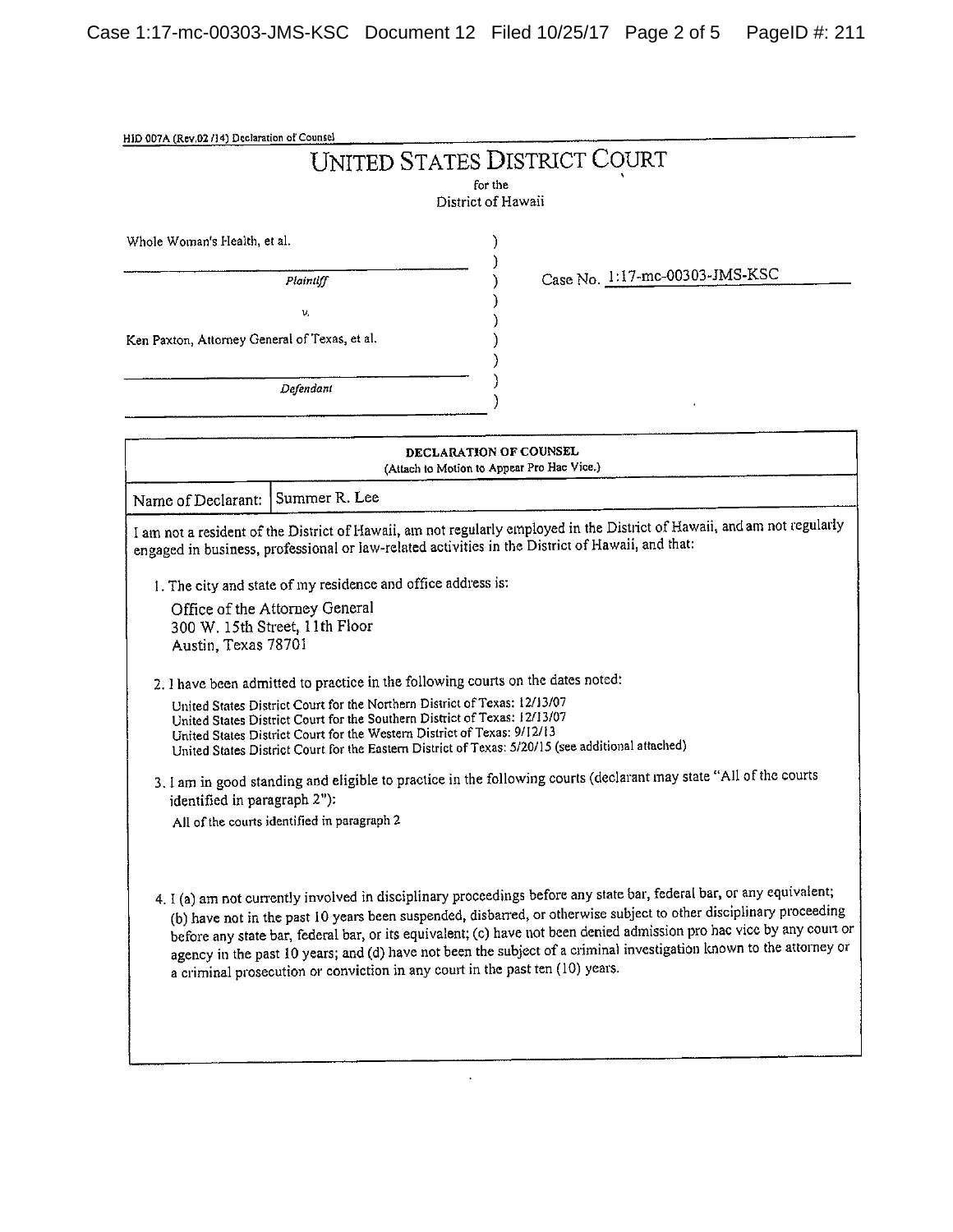|        | If I am concurrently making or have made within the preceding year a motion to appear pro hac vice in<br>5.<br>a case or proceeding in the District of Hawaii, the title and number of each matter is stated below,<br>together with the date of the motion and whether the motion was granted.<br>n/a                                                                                                                                                                                                                                                                                                                                                                                                                                                                                                                                                                                                                                                                                                                                                                                                                                                                                                                                                                                                                                                                                                                                                                                                                                                                                                                                                                                                                                                                                                                        |  |
|--------|-------------------------------------------------------------------------------------------------------------------------------------------------------------------------------------------------------------------------------------------------------------------------------------------------------------------------------------------------------------------------------------------------------------------------------------------------------------------------------------------------------------------------------------------------------------------------------------------------------------------------------------------------------------------------------------------------------------------------------------------------------------------------------------------------------------------------------------------------------------------------------------------------------------------------------------------------------------------------------------------------------------------------------------------------------------------------------------------------------------------------------------------------------------------------------------------------------------------------------------------------------------------------------------------------------------------------------------------------------------------------------------------------------------------------------------------------------------------------------------------------------------------------------------------------------------------------------------------------------------------------------------------------------------------------------------------------------------------------------------------------------------------------------------------------------------------------------|--|
|        | I designate the following to serve as associate counsel who is a member in good standing of the bar of<br>6.<br>the United States District Court for the District of Hawaii and maintains an office in this district, with<br>the address, telephone and fax numbers, and e-mail address noted:                                                                                                                                                                                                                                                                                                                                                                                                                                                                                                                                                                                                                                                                                                                                                                                                                                                                                                                                                                                                                                                                                                                                                                                                                                                                                                                                                                                                                                                                                                                               |  |
|        | James Hochberg<br>700 Bishop Street, Suite 2100<br>Honolulu, HI 96813<br>Telephone: (808) 534-1514, Facsimile: (808) 538-3075<br>jim@jameshochberglaw.com                                                                                                                                                                                                                                                                                                                                                                                                                                                                                                                                                                                                                                                                                                                                                                                                                                                                                                                                                                                                                                                                                                                                                                                                                                                                                                                                                                                                                                                                                                                                                                                                                                                                     |  |
|        | CM/ECF: Filing documents electronically/Receiving e-mail notification.<br>7.<br>Pull participation. 1 am requesting a waiver of the required CM/ECF training. 1 am a registered user of<br>COMELLE In the following Bankruptcy and/or District Court(s):<br>NOT-thern District of Texas Southern District of Texas Edstern<br>District of Texas western District of Texas Fifth CIVCUIT<br>Full participation. Computer Based Training (CBT) completed. I have completed CBT modules<br>I and 2 currently available on the USDC District of Hawaii website at: www.hid.uscourts.gov                                                                                                                                                                                                                                                                                                                                                                                                                                                                                                                                                                                                                                                                                                                                                                                                                                                                                                                                                                                                                                                                                                                                                                                                                                           |  |
|        | I will abide by all orders, rules, and administrative procedures governing the use of my login and password<br>a.<br>and the electronic filing of documents in the CM/ECF system of the United States District Court for the<br>District of Hawaii.                                                                                                                                                                                                                                                                                                                                                                                                                                                                                                                                                                                                                                                                                                                                                                                                                                                                                                                                                                                                                                                                                                                                                                                                                                                                                                                                                                                                                                                                                                                                                                           |  |
|        | Use of my CM/ECF User login and password constitutes my signature on an electronically filed document for<br>b.<br>all purposes and shall have the same force and effect as if I had affixed my signature on a paper copy of the<br>document being filed (full participation registrants only).<br>I may authorize one or more employees or office staff members to use my login and password for the<br>c.<br>electronic filing of a document. However, such use constitutes my signature on the electronically filed<br>document. I will not knowingly permit use of my login and password by anyone not so authorized, I shall take<br>steps to prevent such unauthorized use, and I shall be fully responsible for all use of the login and password<br>whether authorized or unauthorized. If authorization to use a login and password is withdrawn (e.g., when a<br>staff member leaves employment) or if unauthorized use of a login and password is suspected, I shall select<br>and activate a new password for use in the CM/ECF system. I also shall immediately notify the court upon<br>learning of any unauthorized use. I understand that failure to change the password and notify the court may<br>result in sanctions (full participation registrants only).<br>This registration constitutes my waiver of service of a paper copy of a notice and a request in writing that,<br>d.<br>instead of notice by mail, notice be sent to me by electronic transmission through the court's CM/ECF system.<br>This also constitutes my consent in writing to accept service of documents by e-mail through the CM/ECF<br>system. I will maintain an active e-mail account for notice and service by electronic transmission, and will<br>keep such e-mail account information current in my CM/ECF User account. |  |
|        | I declare under penalty of perjury that the foregoing is true and correct. (Attach any additional pages if any<br>further explanation is needed)                                                                                                                                                                                                                                                                                                                                                                                                                                                                                                                                                                                                                                                                                                                                                                                                                                                                                                                                                                                                                                                                                                                                                                                                                                                                                                                                                                                                                                                                                                                                                                                                                                                                              |  |
|        | <u>Summar R. Leo</u><br>Dated: October 24, 2017                                                                                                                                                                                                                                                                                                                                                                                                                                                                                                                                                                                                                                                                                                                                                                                                                                                                                                                                                                                                                                                                                                                                                                                                                                                                                                                                                                                                                                                                                                                                                                                                                                                                                                                                                                               |  |
|        | <b>CONSENT OF LOCAL COUNSEL</b><br>(Local counsel may sign below if consent is not recorded as where.)                                                                                                                                                                                                                                                                                                                                                                                                                                                                                                                                                                                                                                                                                                                                                                                                                                                                                                                                                                                                                                                                                                                                                                                                                                                                                                                                                                                                                                                                                                                                                                                                                                                                                                                        |  |
| Dated: | October 24, 2017<br>Signature                                                                                                                                                                                                                                                                                                                                                                                                                                                                                                                                                                                                                                                                                                                                                                                                                                                                                                                                                                                                                                                                                                                                                                                                                                                                                                                                                                                                                                                                                                                                                                                                                                                                                                                                                                                                 |  |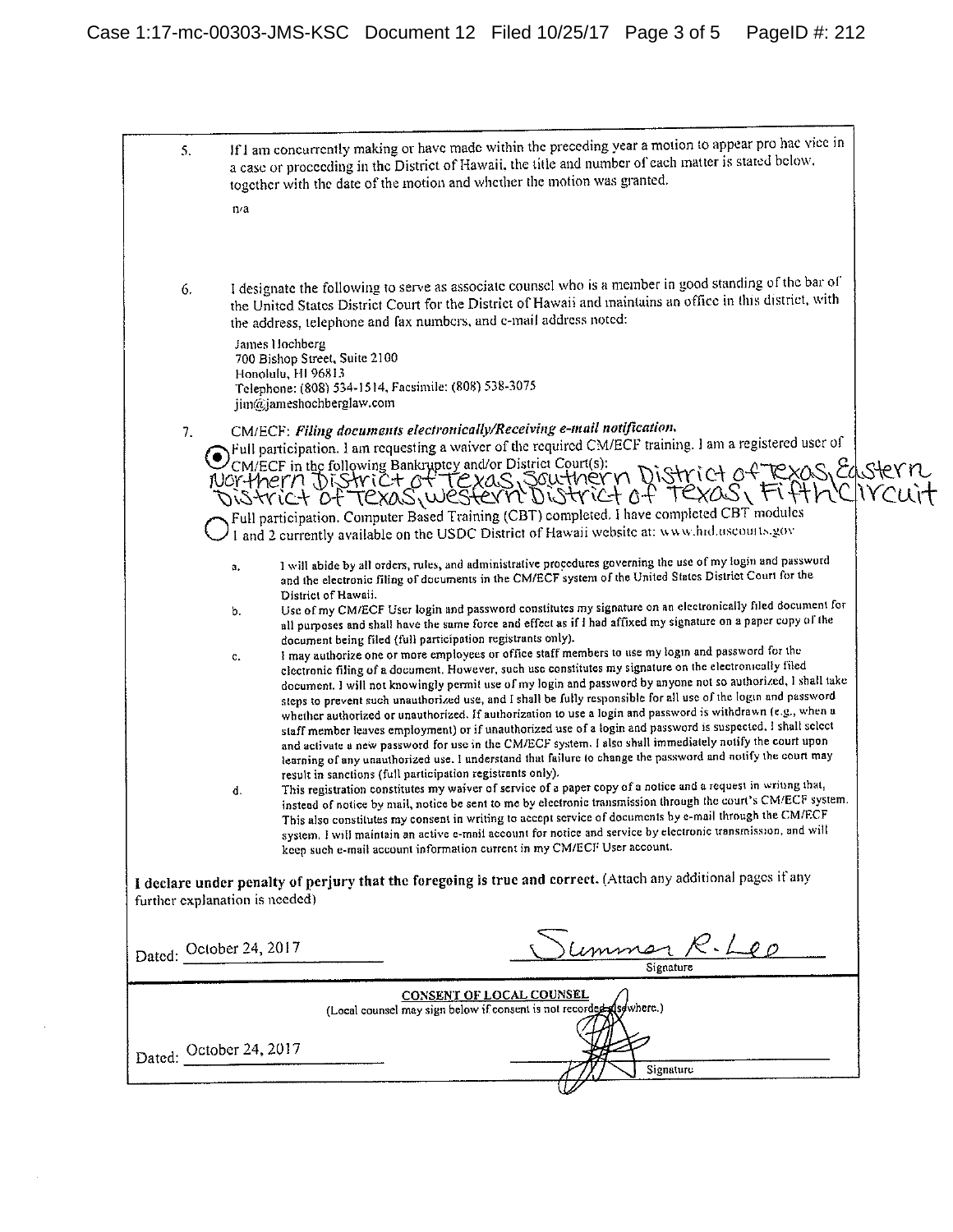#### IN THE UNITED STATES DISTRICT COURT

### FOR THE DISTRICT OF HAWAII

)

Whole Woman's Health, et al.

vs.

\_\_\_\_\_\_\_\_\_\_\_\_\_\_\_\_\_\_\_\_\_\_\_\_\_\_\_\_\_\_\_\_\_\_\_\_\_\_\_\_\_\_\_\_\_\_\_\_\_\_\_\_\_\_\_\_\_\_\_\_\_\_\_\_\_ )

Ken Paxton, Attorney General of Texas, et at.

Defendant.

) Case. No. 1:17-mc-00303-JMS-KSC

) ORDER GRANTING MOTION TO Plaintiff,  $\rangle$  APPEAR PRO HAC VICE AS TO Summer R. Lee

## ORDER GRANTiNG MOTION TO APPEAR PRO HAC VICE

)

The Court GRANTS the Motion of Summer R. Lee

Appear Pro Rae Vice.

| Name of Attorney:                         | Summer R. Lee                                         |
|-------------------------------------------|-------------------------------------------------------|
| Firm Name:                                | Office of the Attorney General                        |
| Firm Address:                             | 300 W. 15th Street, 11th Floor<br>Austin, Texas 78701 |
| Attorney CM/ECF<br>Primary email address: | summer.lee@oag.texas.gov                              |
| Firm Telephone:                           | 512-463-2120                                          |
| Party Represented                         | Ken Paxton, Attorney General of Texas                 |

IT IS SO ORDERED.

DATED: Honolulu, Hawaii,